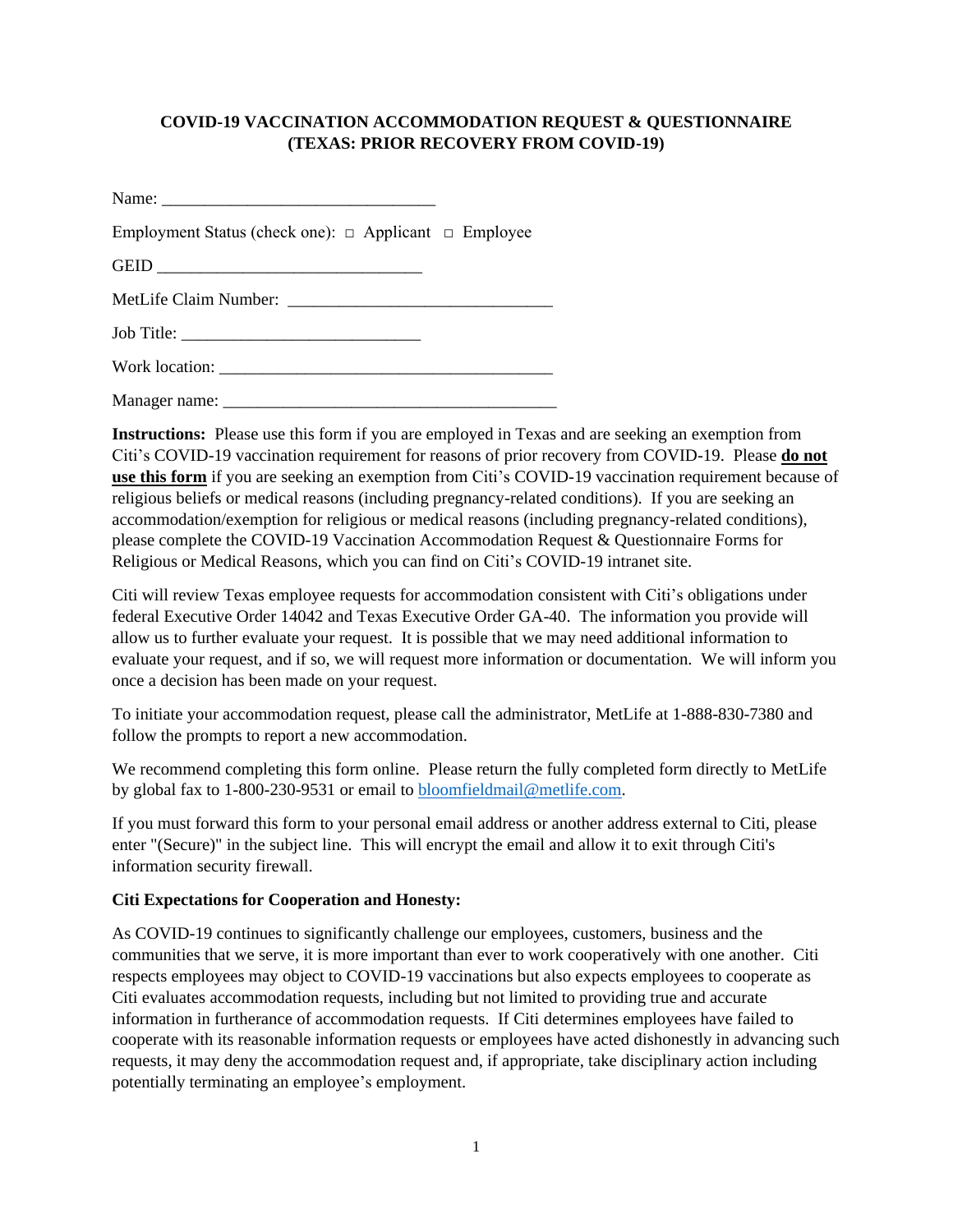## **Part 1:**

- 1. Are you objecting to receiving the COVID-19 vaccine based on prior recovery from COVID-19?  $\neg$  YES  $\neg$  NO
- 2. If you answered "YES" to question 1, please identify when you were diagnosed with COVID-19 and provide supporting documentation to confirm prior recovery from COVID-19:

**Part 2: Assessing Your Ability to Participate in COVID-19 Testing, Masking and Other COVID-19 Safety Protocols.** Even if the reasons for your objection to COVID-19 vaccination are covered under Texas Executive Order GA-40, Citi must evaluate whether you can comply with other COVID-19 safety protocols. The following questions are designed to help Citi anticipate and assess those considerations.

- 3. **COVID-19 Testing:** If you are granted an accommodation from vaccination, are you able to engage in nasal swab COVID-19 testing three or more times per week?  $\Box$  YES  $\Box$  NO If you answered, "YES," proceed to question 4 and do not answer questions  $3(a)$  to  $3(g)$ . If you answered, "NO," please answer questions  $3(a)$  to  $3(g)$  (checking "NOT APPLICABLE" for questions focused on religious objections if your objection is not based on religion) to enable us to assess the potential conflict with COVID-19 testing and/or your willingness to participate in testing:
	- a. Please check the box(es) describing the reason you are unable to participate in nasal swab COVID-19 testing three or more times per week and explain further in the space below why the reasons you have noted prevent you from participating in such testing:  $□$ Religious □ Philosophical □ Medical □ Other **If you check "Medical," please disclose the medical reason on this form.** If you check "Religious," please confirm the religious belief, practice, or observance or conviction that conflicts with COVID-19 testing.

b. Have you participated in testing or medical procedures previously that penetrate your nasal passage, including prior COVID-19 tests?  $\Box$  YES  $\Box$  NO If you answered, "YES," please describe why you then are unable to participate in COVID-19 testing.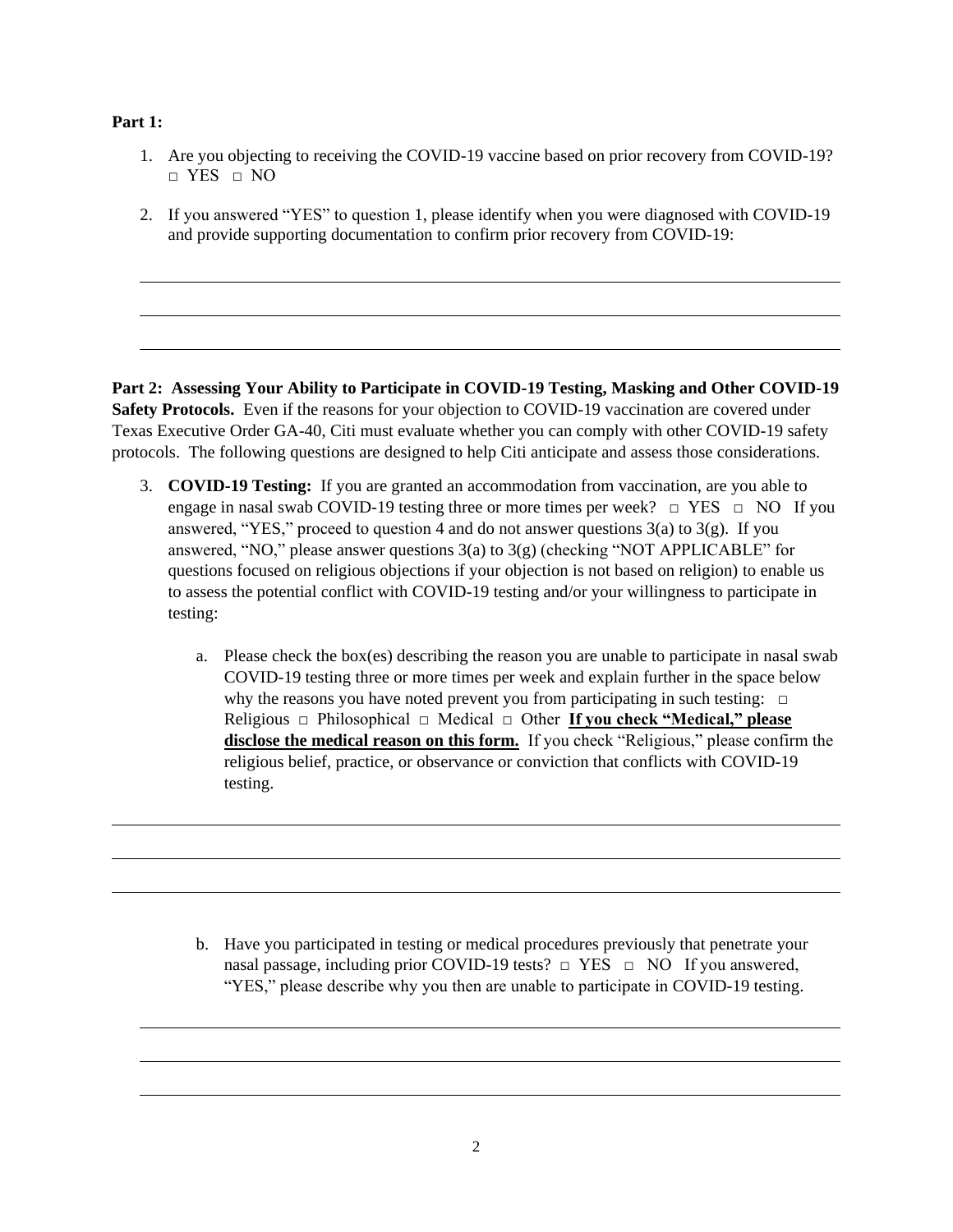- c. Would receiving a COVID-19 test that requires a nasal swab interfere with your ability to practice your religion?  $\Box$  YES  $\Box$  NO If you answered, "YES," please explain.
- d. If your objection to participating in COVID-19 testing is based on your religious beliefs, does your religion, religious belief, practice or conviction permit you to submit to COVID-19 testing which does not require a nasal swab or penetration of the nasal cavity? □ YES □ NO □ NOT APPLICABLE If you answered, "YES," please explain why you then are unable to participate in COVID-19 testing. If you answered, "NO," please explain why the religious belief, practice or conviction prevents you doing so.
- e. If your objection to participating in COVID-19 testing is based on your religious beliefs, are you aware of any COVID-19 tests that you could undergo consistent with your religion, religious belief, practice or conviction?  $\Box$  YES  $\Box$  NO  $\Box$  NOT APPLICABLE If you answered, "YES," please identify the COVID-19 tests you could undergo.

f. If your objection to participating in COVID-19 testing is based on your religious beliefs, does your religious belief, practice, conviction or observance affect other aspects of your life, such as if it prevents you from delivering self-healthcare such as ear, mouth or teeth hygiene?  $\Box$  YES  $\Box$  NO  $\Box$  NOT APPLICABLE If you answered, "YES," please explain the aspects of your life that are impacted.

g. Please describe any specific workplace changes you might seek, request or recommend if you do not participate fully in COVID-19 testing, which you believe would help balance the safety of Citi Employees.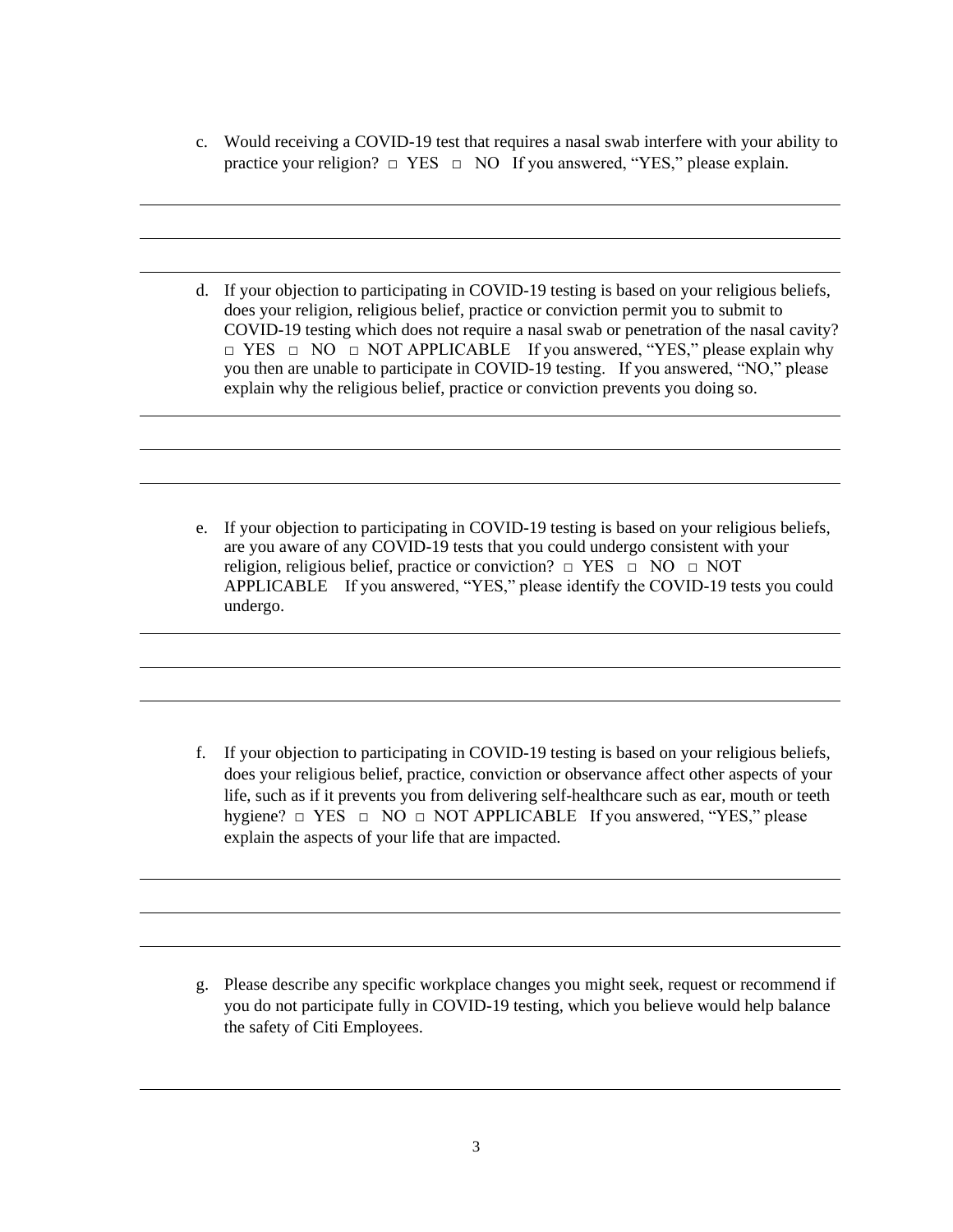4. **Masking:** If you are granted an accommodation from vaccination, are you able to wear a mask while engaged in work at a Citi site?  $\Box$  YES  $\Box$  NO If you answered, "YES," proceed to question 5 and do not answer questions 4(a) and 4(b). If you answered, "NO," to enable us to assess the potential conflict with masking requirements and/or your willingness to wear masks or other face-coverings, please answer questions 4(a) and 4(b):

\_\_\_\_\_\_\_\_\_\_\_\_\_

- a. Please check the box(es) describing the reason you are unable to wear masks while engaged in Citi work and explain further in the space below the reasons why you are unable or unwilling to wear such masks:  $\Box$  Religious  $\Box$  Philosophical  $\Box$  Medical  $\Box$ Other. **If you check "Medical," please disclose the medical reason on this form.** If you check "Religious," please confirm the religious belief, practice, or observance or conviction that conflicts with the wearing of a mask or other type of face covering.
- b. Have you worn masks or other face coverings during the COVID-19 pandemic?  $\Box$  YES  $\Box$  NO If you answered, "YES," please describe why you are unable to wear a mask while performing Citi work and describe the masking accommodation you propose while performing Citi work.

**Part 3: Additional Information. Citi** seeks to fully understand the reasons you are seeking this accommodation. Please use this section to provide any additional information you believe Citi should consider as it evaluates your accommodation request.

5. Is there anything else you would like Citi to know about your request for exemption for reasons of prior recovery from COVID-19?  $\Box$  YES  $\Box$  NO If you answered, "YES," please provide that information here or attach any documents you wish to provide.

**(Continue to next page)**

 $\overline{\phantom{a}}$